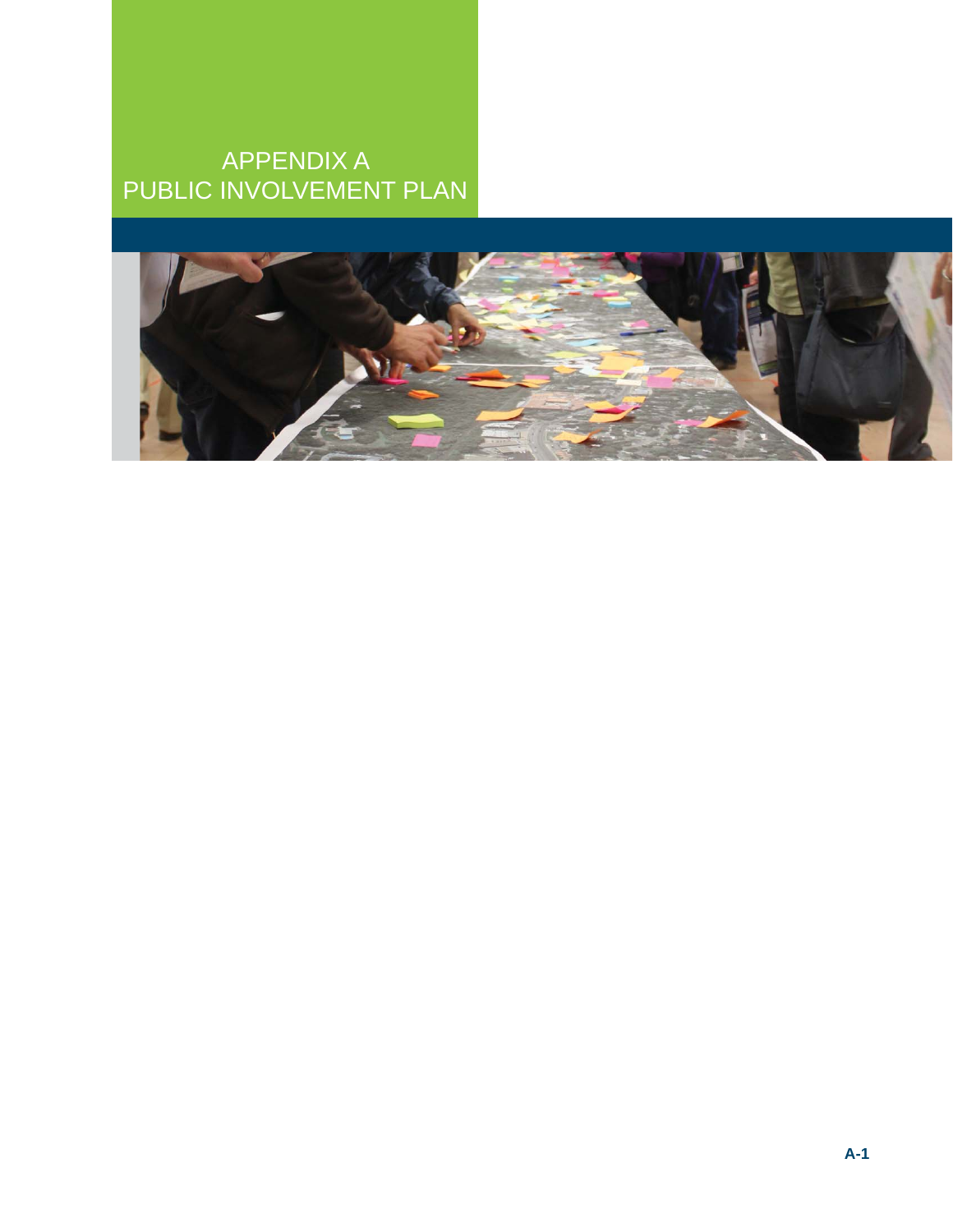

# **PUBLIC INVOLVEMENT PLAN**

# **CITY OF AUSTIN TRANSPORTATION CORRIDOR STUDY SOUTH LAMAR BOULEVARD**

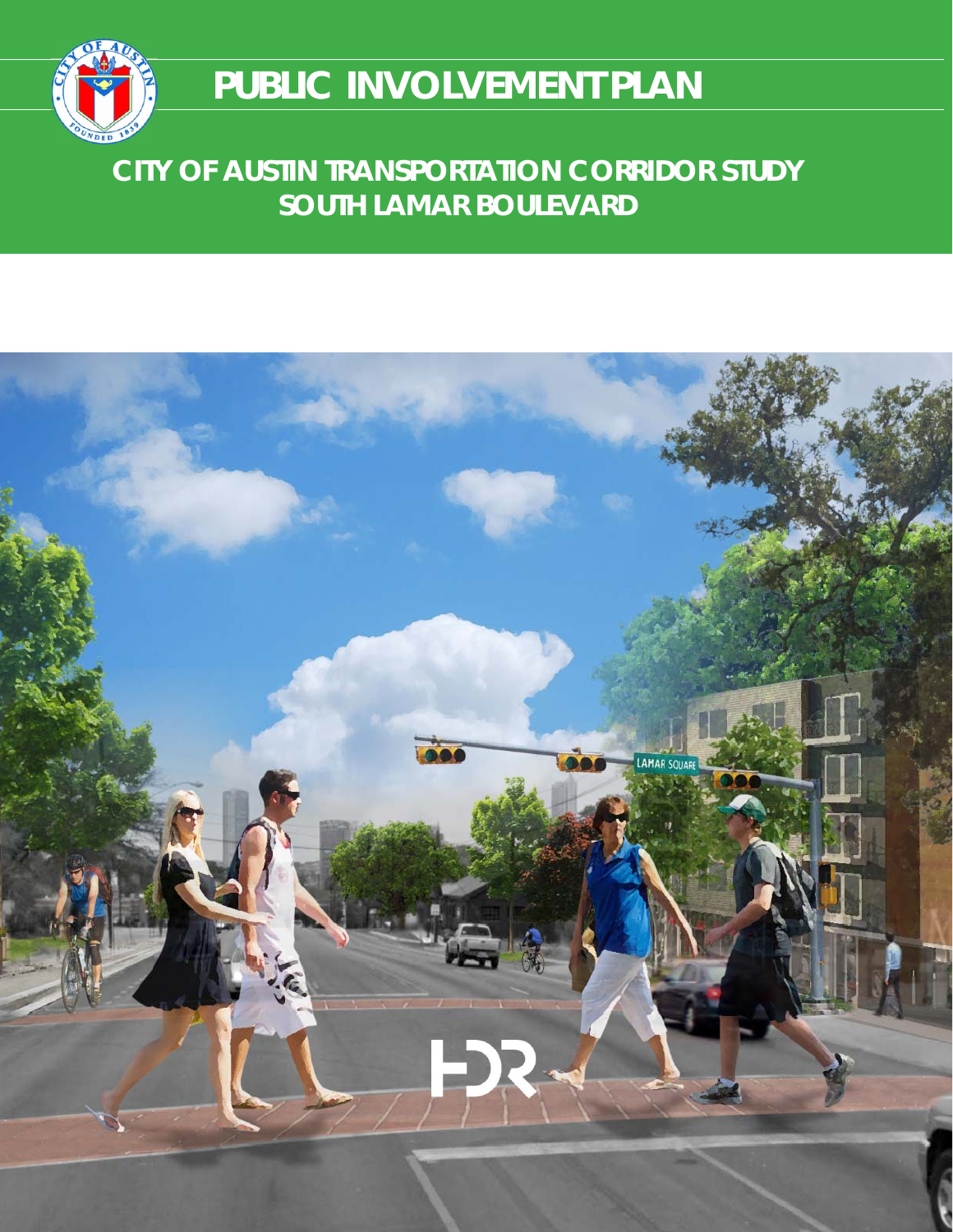# **South Lamar Boulevard Transportation Corridor Project Public Involvement Plan**

#### **South Lamar Boulevard Transportation Corridor Project Description**

The City of Austin's 2012 Bond Election included Proposition 12 that allowed the City to address urban mobility issues by providing funding for designing, constructing and improving streets, sidewalks, bridges and bikeways. The city council approved the design of a new corridor project on South Lamar Boulevard.

South Lamar Boulevard between Riverside Drive and Ben White Boulevard is a highly traveled roadway and a primary route to and from downtown Austin. It is an important commercial corridor to the diverse group of residents living in proximity to the roadway. The landscape of the corridor is rapidly changing attracting more people to the corridor looking to experience and be part of the local culture. South Lamar Boulevard has a heavy car ‐ dominated environment that is typical of many north‐south corridors in Austin. However, with the launch of Capital Metros' Bus Rapid Transit and the additional mixed-use developments being built throughout the corridor, pedestrian and bike activity along South Lamar Boulevard will increase. Many residents will rely on public transportation and walk to and from local services, bus stops, and existing retail establishments.

The growing awareness and understanding of the effects of the built environment on public health has been reflected in several recent Austin and Travis County strategic plans. In order to realize the health‐related goals of these plans, this corridor study will include a Health Impact Assessment (HIA). An HIA is a combination of procedures, methods and tools by which a policy, program or project may be judged as to its potential effect on the health of a population, and the distribution of those effects within a population.

The purpose of the South Lamar Boulevard Transportation Corridor Project (Corridor Project) is to:

- Identify short, mid, and long-term transportation improvements to improve safety;
- Enhance multimodal (including transit, pedestrian and bicycle) mobility, safety and accessibility; and,
- Improve quality of life for residents along the South Lamar Boulevard corridor.

The Project Team will measure and evaluate a range of viable improvements/solutions. The study will address cost-benefit and cost-effectiveness of the various concepts/solutions. We will focus a portion of our work towards engaging local neighborhoods and businesses along the corridor and the analysis of transportation improvements that may impact them.

At the completion of the study, the City of Austin will have identified a list of recommended improvements and estimated costs, a time frame for implementation, and possible funding sources.

#### **Strategies and Tactics**

The Strategies and Tactics which are to be implemented by the Corridor Project Public Involvement Team will be designed to reflect the specific needs of the South Lamar Boulevard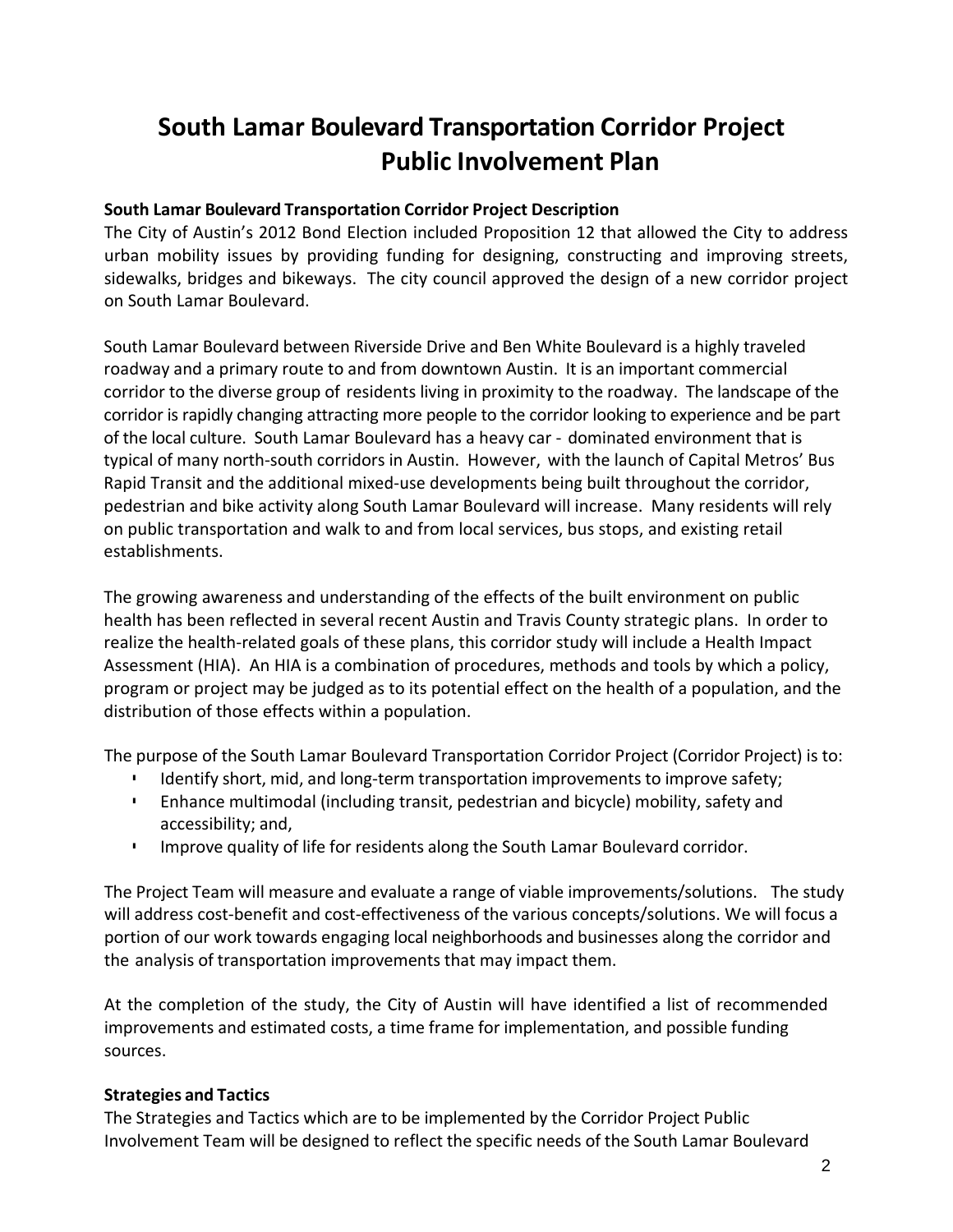corridor while meeting the four public Involvement goals stated in the Master Public Involvement Plan:

**1. Stakeholder outreach.** This strategy includes all activities that are specifically targeted to *defined* individual stakeholders and groups of stakeholders along South Lamar Boulevard, such as neighborhood groups, business groups, adjacent property owners, elected officials, EJ populations and the groups serving them, health experts and health related non‐profits, schools, etc. This outreach will be a vital component of the overall engagement strategy for the Corridor Project and is intended to complement and enhance engagement opportunities designed for broad public participation (see Strategy 2 below). Tactics to be deployed include:

> **a.** *Developing stakeholder databases and contact lists*. Initial lists of identified stakeholders will be developed by the consultant project team with input from the City. The list should include sufficient coding to identify particular stakeholder groups, allowing for multiple codes for individual records. All persons who would receive standard notification of a City land‐use action (e.g., adjoining property owners, identified registered neighborhood groups) should be included and appropriately coded in stakeholder databases**.**  Members of the public who sign up to participate online or in person should, where possible, be appropriately coded as stakeholders.

> Stakeholder lists and databases will be maintained using tools and systems similar to other Corridor Studies or with other City projects and initiatives.

- **i.** *Database will include the following fields:*
	- 1. Last name, first name, street address, city, zip code, and codes below.
- **ii.** *Database will include the following codes:*
	- 1. PropertyOwner
	- 2. Business Owner \*
	- 3. Neighborhood Organization
	- 4. Resident
	- 5. Homeowner Group
	- 6. Business Organization\*
	- 7. Civic Group
	- 8. Religious Group

*\* The team will conduct targeted outreach to businesses along the corridor in the form of an information sheet and a business open house.*

*b. Individual and small‐group meetings with identified stakeholders.* These include meetings hosted by the City and consultant team to which identified stakeholders are invited, or those (e.g., neighborhood association meetings) held by stakeholders to which the project team invited. In either case, a presentation and discussion guide should be developed to allow for consistent, structured input by all participating stakeholders. Detailed notes from these meetings should be prepared as work product for internal use by the City and consultant team; input received should be summarized for public use. These meetings can include efforts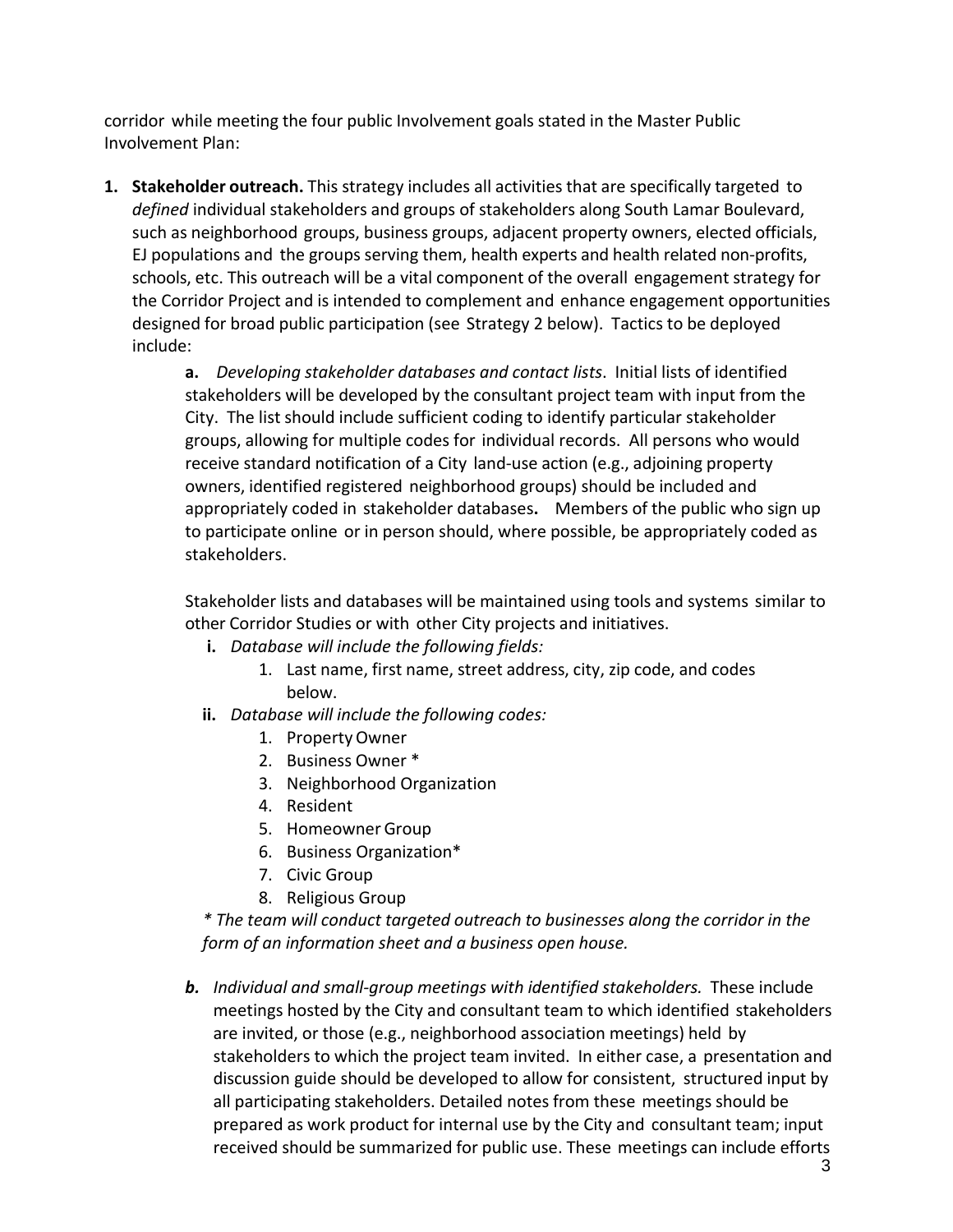to reach traditionally underrepresented and hard‐ to‐reach populations, as described in Goal 1 above.

- *c. Targeted information pieces*, both print and electronic,should be developed as needed to supplement general project communications and addressissues of specific relevance to defined stakeholder groups. These pieces should be developed to be consistent in look, feel, and tone with general project communications.
	- *i. Business Group Fact Sheet,* which includesinformation on purpose of corridor study, and information that business owners may be interested in including: travel demand, impacts of concepts/solutionsto businesses, etc.
- **2. Public outreach.** This strategy includes activities that are intended to be accessible to all interested citizens, even if those activities (e.g., the Business Open House) are programmed to emphasize the needs and interests of specific groups. Tactics include:
	- **a.** *Initial public meeting* to be held in the project area. These meetings should use an open‐house format to communicate the purpose and process of the project, allow participants to sign in and sign up to receive ongoing project updates, and collect feedback and input using standardized techniques (e.g., comment forms). Meeting notices (including print and electronic mailings, flyers, posters and push cards for distribution in the study area), letters to public officials; and media release announcements to publicize these meetings should be distributed with sufficient notice to maximize participation. All records of participation and comments received should be documented and made available for internal use and summarized for public use.
		- i. *Public Open House #1 – Introduction to the Project*
			- *1.* Explain the Project
			- *2.* Describe the Public Input Process
			- *3.* Identify Specific Transportation Related Issues for Input ‐ identify and categorize the needs and issues along the corridor including focus on multi‐modal solutions
				- a. Bus Stops
				- b. Rail/Rapid Transit
				- c. Bicycle
				- d. Pedestrian
				- e. Public spaces
			- *4.* Dialogue to focus on elements/improvements important to stakeholders
			- *5.* Health Impact Assessment provide health facts and survey community on health issues
	- *b. Participation in other public meetings.* Opportunities for outreach provided by other public meetings and events in the Corridor Project area should be leveraged where appropriate. These could include meetings being held as part of other City or partner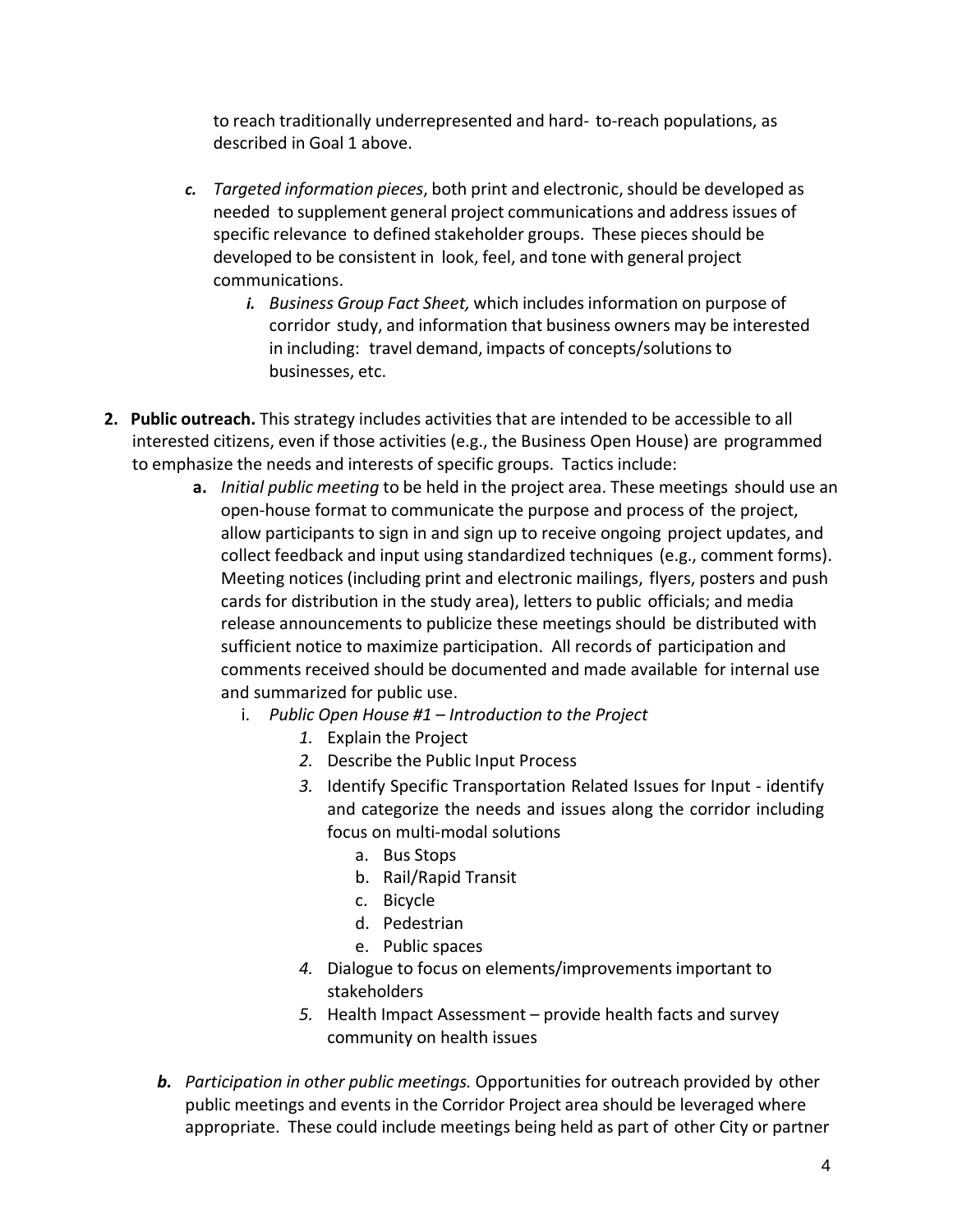agency initiatives or other types of community events. Exhibits developed for open‐ house meetings, comment forms, and other such tools should be used; participation should be documented and summarized as is feasible.

- *i.* The project team will identify potential outreach opportunities with specific groups in the area and coordinate with City of Austin staff to provide information to them on the study.
- *c. Business Open House.* The Project will also include an open‐house meeting that is open to the public but which is held at a time and in a location that encourages participation from businesses served by the corridor. The Business Open House will be conducted in conjunction with the Public Open House. Publicity and outreach for Business Open House meetings will include targeted efforts to reach business stakeholders. Participation and comments received should be documented for internal use and summarized for public use. *Only one Business Open House is planned for the South Lamar Boulevard Project.*
	- *i. Business Open House – Present Draft Project Recommendations*
		- 1. Overview of Processto Date
		- 2. Present Draft Presentation
		- 3. Discuss Proposed Improvements and Strategies
			- a. Short‐Term
			- b. Mid‐Term
			- c. Long‐Term
- *d. Final Public Open House (Draft Plan presentation).* A final public open house in the Corridor Project area will be held to present draft recommendations and allow for public feedback and comment. The format of this final public meeting, including the techniques used to collect feedback, should be determined as appropriate for corridor project, as long as this feedback is adequately collected, documented, and summarized. Notification and outreach to encourage participation should be conducted as outlined above.
	- *i. Public Open House #2 – Present Draft Project Recommendations*
		- 1. Overview of Processto Date
		- 2. Present Draft Presentation
		- 3. Discuss Proposed Improvements and Strategies
			- a. Short‐Term
			- b. Mid‐Term
			- c. Long‐Term
- *e. Presentation to city boards, commissions, and City Council.* The City and consultant project team will conduct outreach as needed to support public awareness and participation opportunities; and provide City board/commission and Council briefings on the Corridor Project. The number of meetings will be limited and may include the opportunity to have members of City Boards/Commissions attend a single presentation to avoid numerous presentations to individual groups.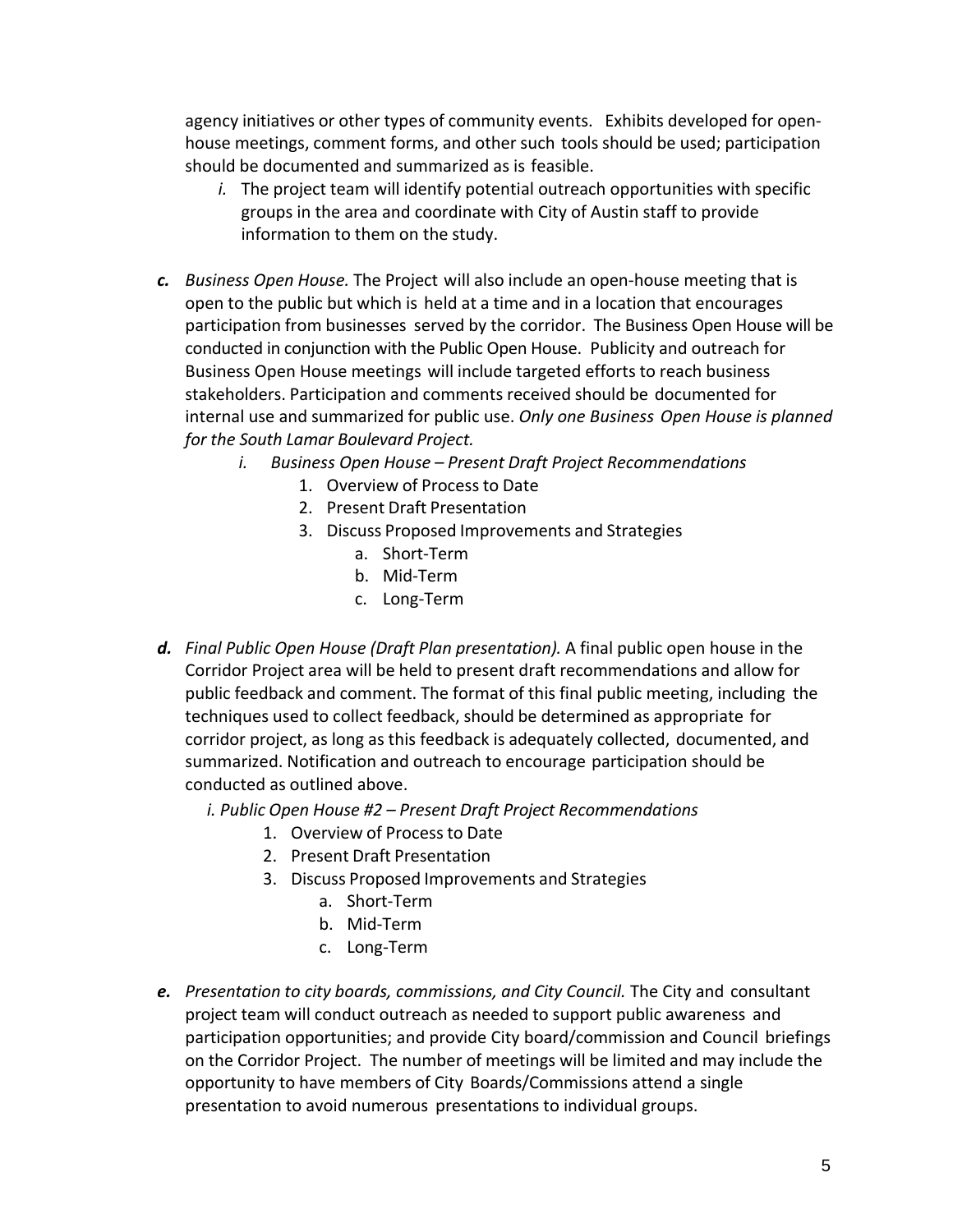- **3. Print and electronic communications materials.** The City and consultant team will develop necessary print and electronic materials for ongoing communication and education about the Corridor Project. Tactics include:
	- a. *General Interest List.* Interest lists to be used for distribution of print and electronic materials should be maintained in conjunction with stakeholder databases as described in Strategy 1.
	- b. *Fact Sheet.* A fact sheet will be developed.
	- c. *Website.* Information about the Corridor Project will be hosted, maintained and made available at the Austin Strategic Mobility Plan website at austinstrategicmobility.com.
		- i. Information that has been prepared for each meeting will be provided to City staff for posting.
	- d. *Press Release.* We will work with the City's PIO to provide information about the Corridor Project for distribution to the media.

#### **Roles and Responsibilities**

Generally, responsibility for activities to implement this PIP will be allocated between the City and consultant project team as outlined below. More specifics are included in the scopes of work for the Corridor Project.

| <b>City of Austin Staff</b>           | <b>Consultant Team</b>                |  |
|---------------------------------------|---------------------------------------|--|
| Stakeholder identification,           | Public involvement plan               |  |
| including provision of customary      | Stakeholder identification and        |  |
| City notification lists [hopefully in | database development based on         |  |
| an Excel spreadsheet.]                | City's databases/maintenance          |  |
| Coordination of dates and locations   | Interest list (mailing list)          |  |
| for public meetings                   | development and maintenance           |  |
| Distribution of meeting notices       | Distribution of meeting notices       |  |
| and letters to public officials       | to general public                     |  |
| and media releases                    | Exhibits for public and stakeholder   |  |
| Maintenance of corridor project       | meetings                              |  |
| Web presence at ASMP.com              | Staffing and logistics for public and |  |
| Timely review of PIP related          | stakeholder meetings                  |  |
| documents and materials               | Development of meeting notices,       |  |
| Distribution of Public Open House     | letters to public officials, media    |  |
| press releases                        | releases                              |  |
|                                       | Preparing flyer or postcard,          |  |
|                                       | questionnaires, sign-in-sheets,       |  |
|                                       | comment forms, etc. for use in        |  |
|                                       | public meetings                       |  |
|                                       | Documenting participation and         |  |
|                                       | input received at public meetings     |  |
|                                       | Development of print and              |  |
|                                       | electronic communications             |  |
|                                       | materials and Web content             |  |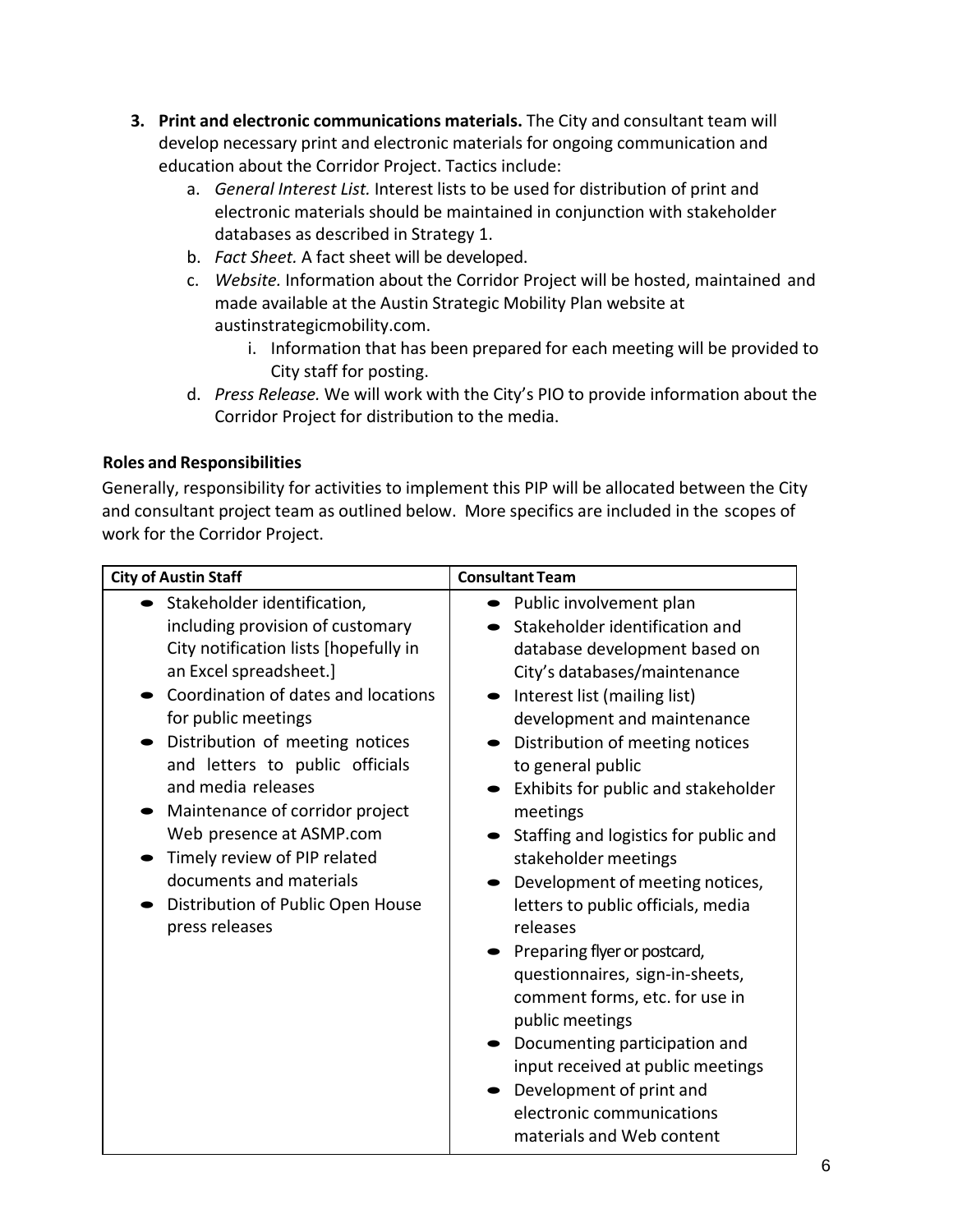### **AnticipatedPublic Involvement Timeline:**

| <b>August/September</b><br>2014 | PIP development<br>$\bullet$<br>Initial stakeholder database and<br>$\bullet$<br>interest list development<br>Planning/logistics for first public<br>٠<br>open house                               | PIP submitted to COA<br>September 19, 2014                                         |
|---------------------------------|----------------------------------------------------------------------------------------------------------------------------------------------------------------------------------------------------|------------------------------------------------------------------------------------|
| October 2014                    | Initial stakeholder meetings<br>$\bullet$<br>Materials/Web development<br>$\bullet$<br>Stakeholder meetings<br>$\bullet$<br>Distribution of print/electronic<br>$\bullet$<br>information materials |                                                                                    |
| November 2014                   | First public open house<br>$\bullet$<br>Additional stakeholder/public<br>$\bullet$<br>meetings as needed<br>Print/electronic project updates<br>$\bullet$<br>Web content                           | Public Open House #1<br>November 19, 2014 or<br>December 3, 2014 (back<br>up date) |
| February/March<br>2015          | Public Open House #2 Draft Project<br>$\bullet$<br>presentation<br>Print and electronic project updates<br>$\bullet$<br><b>Business Open House Draft Project</b><br>$\bullet$<br>presentation      | Public Open House #2 and<br><b>Business Open House</b><br><b>March 2015</b>        |
| Ongoing                         | Corridor Study presentation to City<br>$\bullet$<br>boards, commissions, City Council.                                                                                                             |                                                                                    |

#### **Project Team Contact List:**

#### **Alan Hughes, P.E.**

City's Project Manager Austin Transportation Department 505 Barton Springs Road, 8<sup>th</sup> Floor Austin, TX 78704 512‐974‐7186 Email: alan.hughes@austintexas.gov

#### **Rashed T. Islam, P.E., PTOE**

Consultant Project Manager HDR 504 Lavaca Street, Suite 1175 Austin, TX 78701 512‐904‐3700 Email: rashed.islam@hdrinc.com